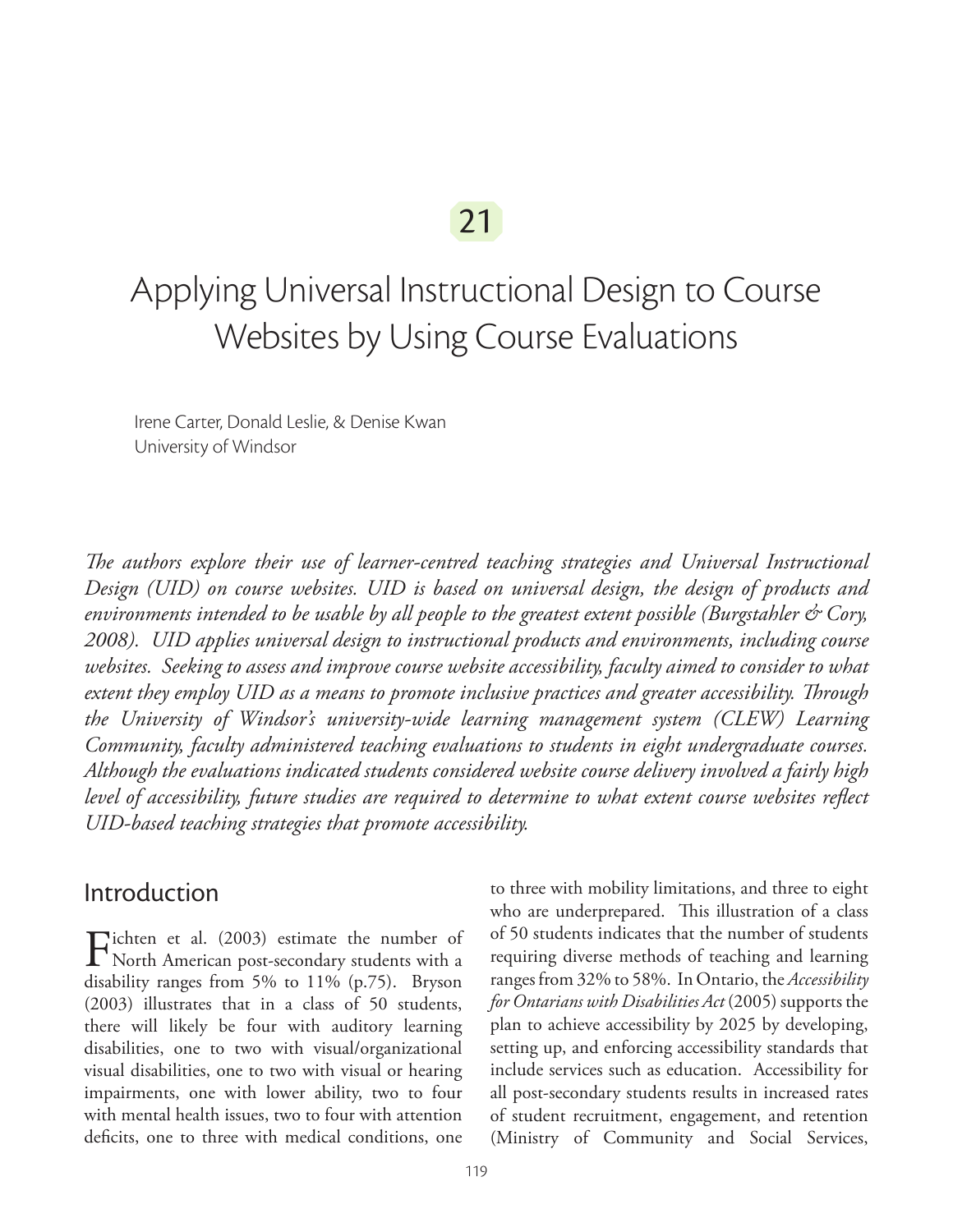2008). In this paper, we reinforce how important accessibility is in a post-secondary Ontario setting, specifically seeking to outline and evaluate guidelines and strategies that instructors can use, effectively, to create course websites that are accessible to all.

## Learner-Centred, Teaching Principles and Universal Design

A learner-centred approach aims to meet students' learning needs based on the perspective of the student (Hubball, Gold, Mighty, & Britnell, 2007). Instructors share decisions about learning with students, allowing them some control over their learning (Weiner, 2002). Instructors aim to provide clear learning expectations, help students make use of their knowledge, and promote principles of accessibility while still upholding academic rigor. The *Seven Principles for Good Practice in Undergraduate Education* represents widely recognized, evidencebased teaching practices (Chickering & Ehrmann, 1996; Chickering & Gamson, 1987). The principles include encouraging student-faculty contact, active listening, stressing time on task, providing prompt feedback, communicating high expectations, developing reciprocity and cooperation among students, and respecting diverse talents and ways of learning (Chickering & Gamson, 1987). In a learner-centred environment, these principles apply to post-secondary websites and classrooms.

Instructional methods that pose barriers for diverse learners lead to poor outcomes, including limited understanding of curricular material, inability to engage, frustration, lower grades, inability to complete the course, and lack of success in the course overall (Keeler & Horney, 2007). Traditionally, students with special needs received retrofitted instruction designed specifically for them, and often inconsistent with the content and rigor of the general education curriculum (Boone & Higgins, 2007, as cited in Sapp, 2009). The educational standards movement and increasing student diversity served to promote educational improvement and reform. Universal design, and its application to teaching and learning, Universal Instructional Design (UID),

surfaced as a necessary approach (Bryans Bongey, Cizadlo, & Kalnbach, 2010).

Universal design is the design of products and environments intended to be usable by all people to the greatest extent possible without the need for adaptation or specialized design (Center for Universal Design, 2011). UID is the application of universal design to instructional products and environments that goes beyond the traditional approach of making accommodations and adjustments for individual learners (Burgstahler & Cory, 2008). The principles of UID recommend that instructors plan for equitable use, flexibility in use, simple and intuitive use, perceptible information, a tolerance for error built in, and low physical effort. Additionally, instructors are to consider size and space for suitable use, create a community of learners, and create an inclusive climate. These principles promote the consideration and potential needs of all learners while removing barriers and upholding academic rigor (Burgstahler & Cory, 2008; Coomber, 2007).

UID creates physical, social, and learning environments to meet the needs of a diverse population (Curry, Cohen, & Lightbody, 2006). This framework guides the design of seamless education for the widest number of learners, thus minimizing the need for individual variations (Burgstahler & Cory, 2008; Hitchcock & Stahl, 2003). UID supports learning by providing multiple and flexible methods of presentation and strategic learning; by providing various means of expression and apprenticeship; and by providing many choices for engagement (Hall, Strangman, & Meyer, 2009; Hitchcock & Stahl, 2003). UID allows learners to experience minimal barriers and to maximize their access to course and instructional materials (Hall et al., 2009), presenting clearer expectations and unambiguous instructions. Thus, UID involves effective teaching techniques, inclusiveness, accessibility practices, and application of technology (Bryson, 2003).

## Universal Instructional Design, Course Websites, and Accessibility

Technology performs an increasingly widespread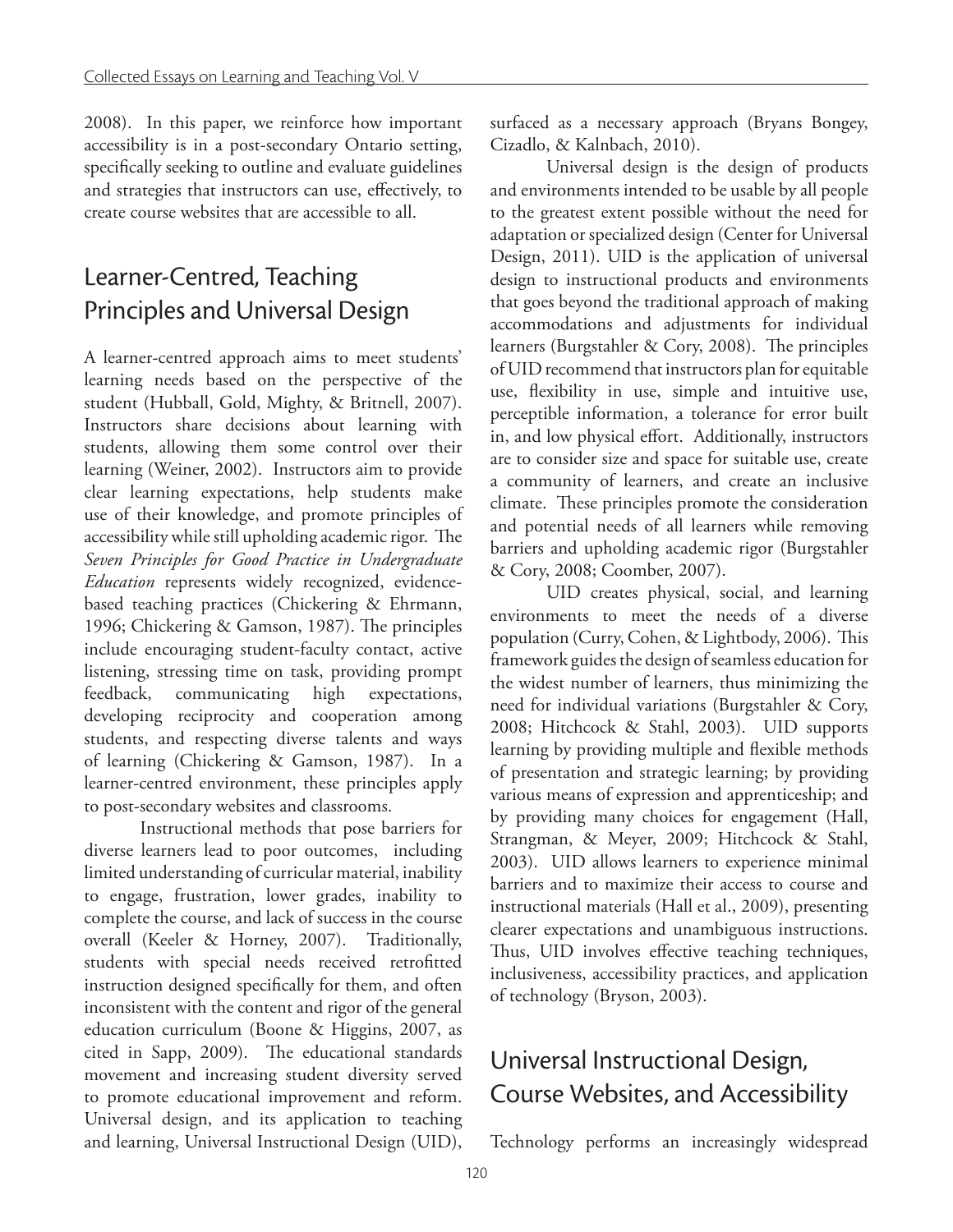and invaluable role as a cost-effective way to advance the *Seven Principles for Good Practice in Undergraduate Education* (Chickering & Ehrmann, 1996) with its potential for flexible, encouraging, and adjustable experiences (Hitchcock & Stahl, 2003). The increasing demand for accessible postsecondary websites encourages instructors to use UID to ease understanding among diverse learners. Current learning environments call for both assistive technologies and UID, because only together is there acceptable accessibility and support to promote learning for all (Hitchcock & Stahl, 2003).

Elias (2010) tailored eight principles of UID relevant to course websites. He ensures e*quitable use* with useful and accessible instructional materials available to all learners in identical or equivalent formats. Providing learners with choices in methods of use upholds *flexible use* by considering individual learners' abilities, preferences, schedules, and levels of connectivity. A course design that everyone understands meets the principle of being *simple and intuitive*. Effectively communicating necessary information to all learners ensures information is *perceptible*. *Tolerance for error* is obvious when adverse effects of learners' accidental or unintended actions are minimized. Efficient, comfortable websites result in *low physical and technical effort*, minimizing physical or mental fatigue. A web-based *community of learners and supports* promotes a learning environment where there is interaction between students, faculty, and administrative services. Also, positive *instructional climate* is created when students receive welcoming instructor feedback. These principles are applicable to components of course websites which include course notes, syllabi, schedules, access to grade information, links to added resources, assessments, feedback, chat rooms, discussion boards, and virtual office hours (Bryans Bongey et al., 2010; Hitchcock & Stahl, 2003; Keeler & Horney, 2007; Sapp, 2009).

Desire2Learn (2011), Blackboard Learn (2011), Sakai (2011), and the Collaboration and Learning Environment Windsor (Centre for Teaching and Learning, 2011) are learning management systems (LMS) that provide examples of website environments to which instructors can apply pedagogical implementations such as

UID. Desire2Learn (2011) focuses on research, development, service, and support, and aims to ensure their system and tools are user-friendly and easy to navigate. Blackboard Learn (2011) focuses on fostering student engagement, supporting educational efficiency, delivering open and extensible learning, and connecting student instruction with institutional improvement. Sakai, a learning management system used by over 350 institutions (Sakai, 2011), provides open-source software to support users in teaching, learning, and research.

Based on the Sakai learning management system platform, the Collaboration and Learning Environment Windsor (CLEW) is the University of Windsor's customized learning management system (Centre for Teaching and Learning, 2012). Some features of CLEW that instructors use include the ability to post lecture notes or PowerPoint presentations on-line, make announcements, and guide learning through online lessons. CLEW also creates opportunities for discussing group work in discussion forums, accepting assignments on-line, forwarding confidential feedback and grades, and providing instructors with training opportunities.

The web provides a growing source for course resources and tools to improve students' learning experiences (Leung & Ivy, 2003). Assistive technology helps individuals with disabilities to perform functions otherwise difficult or impossible, and includes computer hardware and software as well as mobility devices, such as walkers and wheelchairs (Access IT, 2012). The Web Accessibility Initiative (WAI, 2011) is sponsored by government and industry. The WAI supports agencies such as Canada's Assistive Devices Industry Office (Canadian Assistive Devices Industry – Information Sources, 2011) that focus on offering support to persons with disabilities. The WAI develops strategies, guidelines and resources to make the Web more accessible; and it works with organizations around the world, promoting core evaluation tools for accessibility, conducting education and outreach, and coordinating research and development. Additionally, the Web Content Accessibility Guidelines 2.0 (WCAG, 2011) support accessible web content by providing information to instructors and others who are striving to apply UID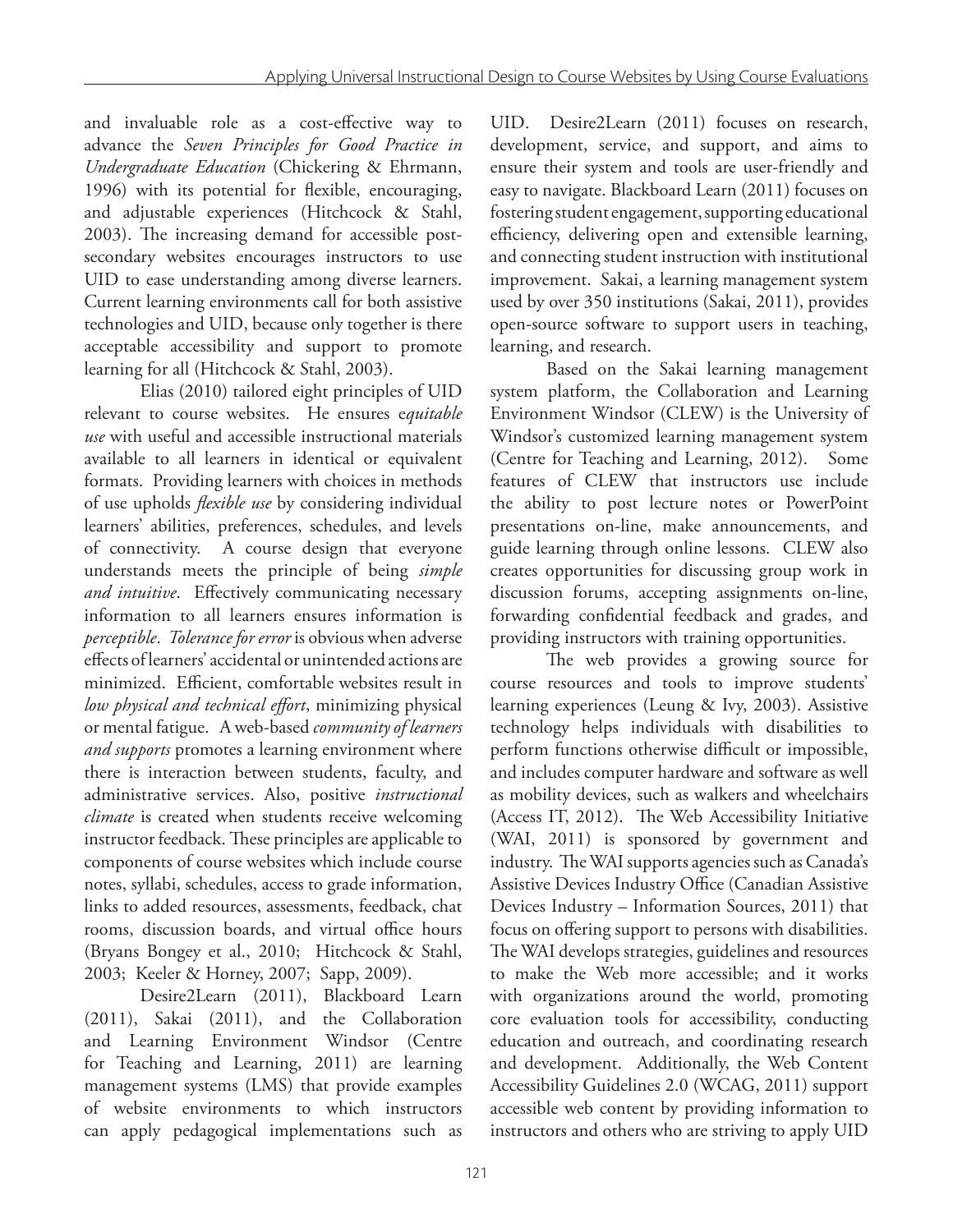effectively to web-based course instructional materials used on an LMS (Caldwell, Cooper, Guarino Reid, & Vanderheiden, 2008; Hitchcock & Stahl, 2003).

### Teaching Evaluation of Course Websites

To gain insight into the accessibility-related strengths and weaknesses of CLEW, the authors conducted an evaluation of undergraduate students' views about CLEW's accessibility. In the 2010 fall semester at the University of Windsor, approximately 350 undergraduate students from eight courses, six in social work and two in disability studies, answered 12 additional course evaluation questions. These questions reflected UID on-line learning recommendations, best practices associated with UID and accessibility standards as outlined by the AODA (2005). The rating scale choices were: (1) extremely poor, (2) very poor, (3) poor, (4) adequate, (5) good, (6) very good, (7) outstanding, and (0) not applicable. The questions supplemented the existing, end-of-term, course evaluations. Overall, scores averaged a rating of 5 out of 7 or better (Table 1).

The responses supported instructors who used UID principles in developing their course websites. Questions that directly referred to the accessibility and usefulness of CLEW received the highest ratings. The high ratings for questions 4, 6, and 8 showed CLEW complies with accessibility guidelines; however, it remains unclear whether the high evaluation of CLEW regarding accessibility suggests a learning system that performs well overall within a UID framework. Weaknesses of this learning system may exist, and may be attributable to the learning system, the instructor, or both. The lowest ratings were for questions 3, 11, and 12, suggesting such problems as communication barriers, difficulty of use, lack of adaptability of technology, and limited usefulness.

The combined ratings were high (5 or higher), which reflected better than anticipated outcomes. However, knowledge of, and sensitivity towards, accessibility concerns may be more present in social work or disability studies students who answered the questions. The question remains whether students from other disciplines or diverse course designs might evaluate the accessibility of their course web sites differently. Future evaluations should seek responses about the accessibility of course web sites from students in other disciplines. Also, future studies should consider assessment for each course in regard to the Seven Principles for Good Practice in Undergraduate Education and the eight principles of UID. Moreover, this evaluation did not compare the ratings between students with disabilities and students without disabilities. Future studies should also seek responses from students with disabilities about the accessibility of course websites.

There were limitations to the study. Students' evaluations might have rated their instructors rather than the accessibility of the learning system. The presence of outliers influenced the rating averages. For example, in question three, where students in course C selected "not applicable," the instructor may not have used the course website to communicate with students. Moreover, in question 12, the "very poor" outcome was attributable to one response. Students did not consistently answer all twelve questions, suggesting future studies should better manage low response rates. The evaluation instrument needs improvement; for example, several questions contain more than one idea, presenting opportunities for misinterpretation by respondents and by analysts interpreting the results. Those questions should be split into multiple questions that highlight only one idea at a time. Some questions appeared to evaluate the same underlying idea, allowing for multiple interpretations, and requiring rewording to highlight their differences. Future studies should also consider the use of focus groups that could help to further develop and revise evaluation questions.

#### Conclusion

Our findings from this preliminary study indicated high student ratings for the accessibility and usefulness of the course website. Further research is needed to determine the extent that the results are attributable to the learning management system (L.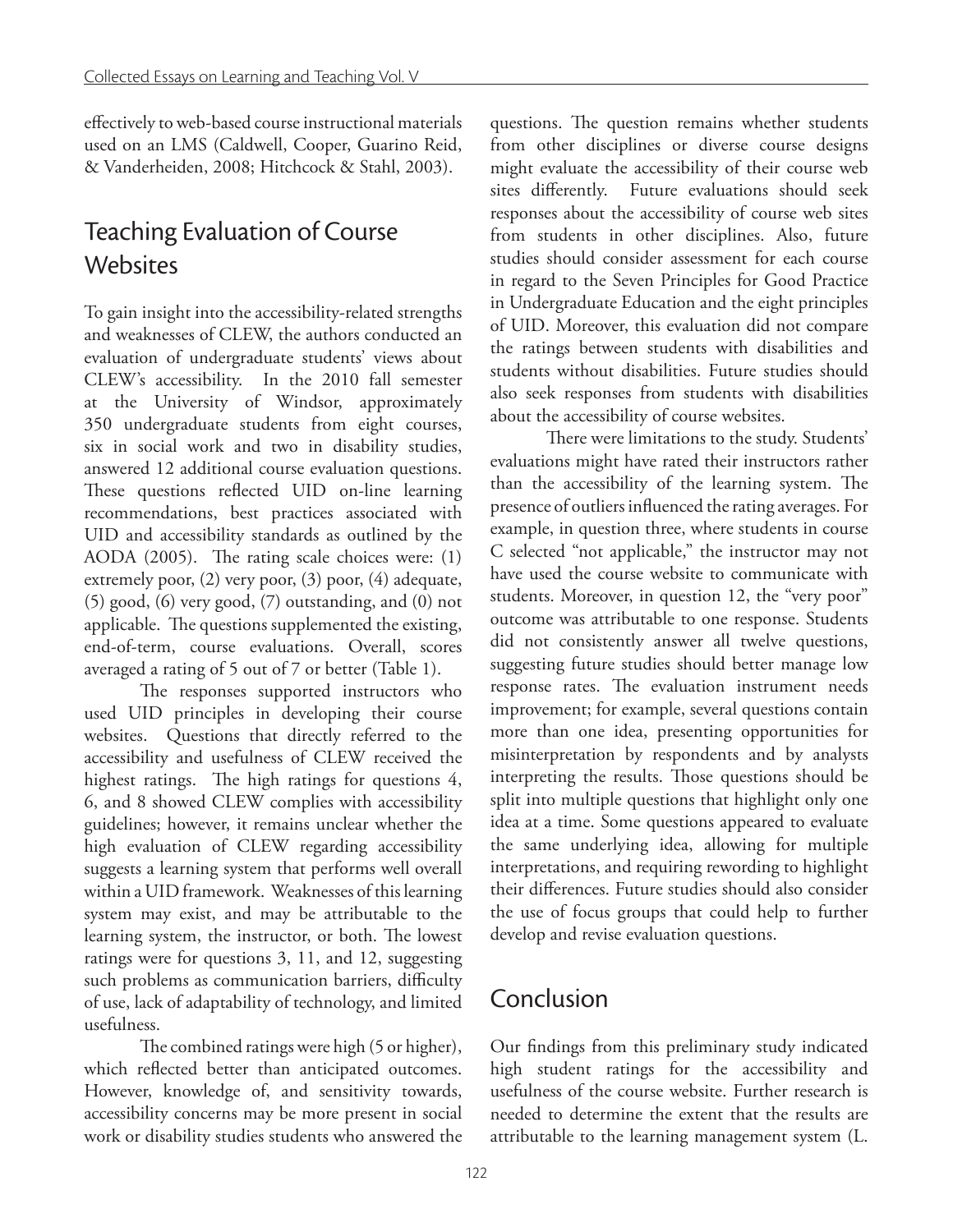|                  |                                                                                                               | <b>Courses A to H</b> |     |                |                |     |                 |                |     |       |
|------------------|---------------------------------------------------------------------------------------------------------------|-----------------------|-----|----------------|----------------|-----|-----------------|----------------|-----|-------|
| <b>Questions</b> |                                                                                                               | A                     | B   | C              | D              | Е   | F               | G              | н   | $A^*$ |
| 1.               | How well did the web site postings<br>facilitate your learning?                                               | 5.3                   | 5.3 | 6.7            | 6              | 4.6 | 5.7             | 6.1            | 5.6 | 5.7   |
| 2.               | How well was the course material<br>presented on the course web site in an<br>organized, well-planned manner? | 5.2                   | 5.5 | 6.5            | $6\phantom{1}$ | 5.1 | 5.9             | $6\phantom{1}$ | 5.8 | 5.8   |
| 3.               | How well did the instructor communicate<br>clearly and effectively on the course web<br>site?                 | 5.5                   | 5.6 | $\mathbf 0$    | 5.3            | 5   | 6.1             | 5.8            | 5.7 | 4.9   |
| 4.               | How 'readable' were the course web<br>pages (i.e. font, font size, use of white<br>space/web design, etc)?    | 5.5                   | 5.6 | 6.9            | 6.2            | 5.2 | $6\phantom{1}6$ | 6.1            | 5.8 | 5.9   |
| 5.               | How responsive was the instructor to<br>difficulties you may have experienced with<br>the web site?           | 5.8                   | 5.6 | 5.9            | 5.4            | 5   | 6               | 6              | 5.7 | 5.7   |
| 6.               | How well was the course web site<br>organized to promote your learning?                                       | 5.2                   | 5.4 | $\overline{7}$ | 6.7            | 4.9 | 5.9             | 6              | 5.7 | 5.9   |
| 7.               | How well did the web site explain content<br>clearly?                                                         | 5.5                   | 5.5 | 6.6            | 6.1            | 4.9 | $6\phantom{1}$  | 6              | 5.7 | 5.8   |
| 8.               | How well were you able to easily navigate<br>the web site to find information about the<br>course?            | $6\phantom{1}$        | 5.9 | 5.8            | 5.9            | 5.2 | 6.2             | 6.3            | 5.9 | 5.9   |
| 9.               | How well did the web site provide<br>clear guidelines and expectations for<br>assignments?                    | 5.3                   | 5.4 | 5.4            | 5.6            | 5.4 | 6               | 5.9            | 5.9 | 5.6   |
| 10.              | How well were course materials posted in<br>a timely fashion?                                                 | 5.8                   | 5.5 | 6              | 5.6            | 5.4 | 6.4             | 6.3            | 6.1 | 5.9   |
| 11.              | How well did the web site accommodate<br>different technical systems through the<br>use of multiple formats?  | 5.2                   | 5.6 | 4.3            | 4.8            | 4.7 | 6               | 6              | 5.6 | 5.3   |
| 12.              | The value of the overall course web site<br>learning experience was                                           | 5.3                   | 5.4 | $\mathbf{1}$   | 6              | 4.7 | 6.2             | 6.1            | 5.9 | 5.1   |

Table 1 *Student Evaluation of Course Web Site Results*

\*Average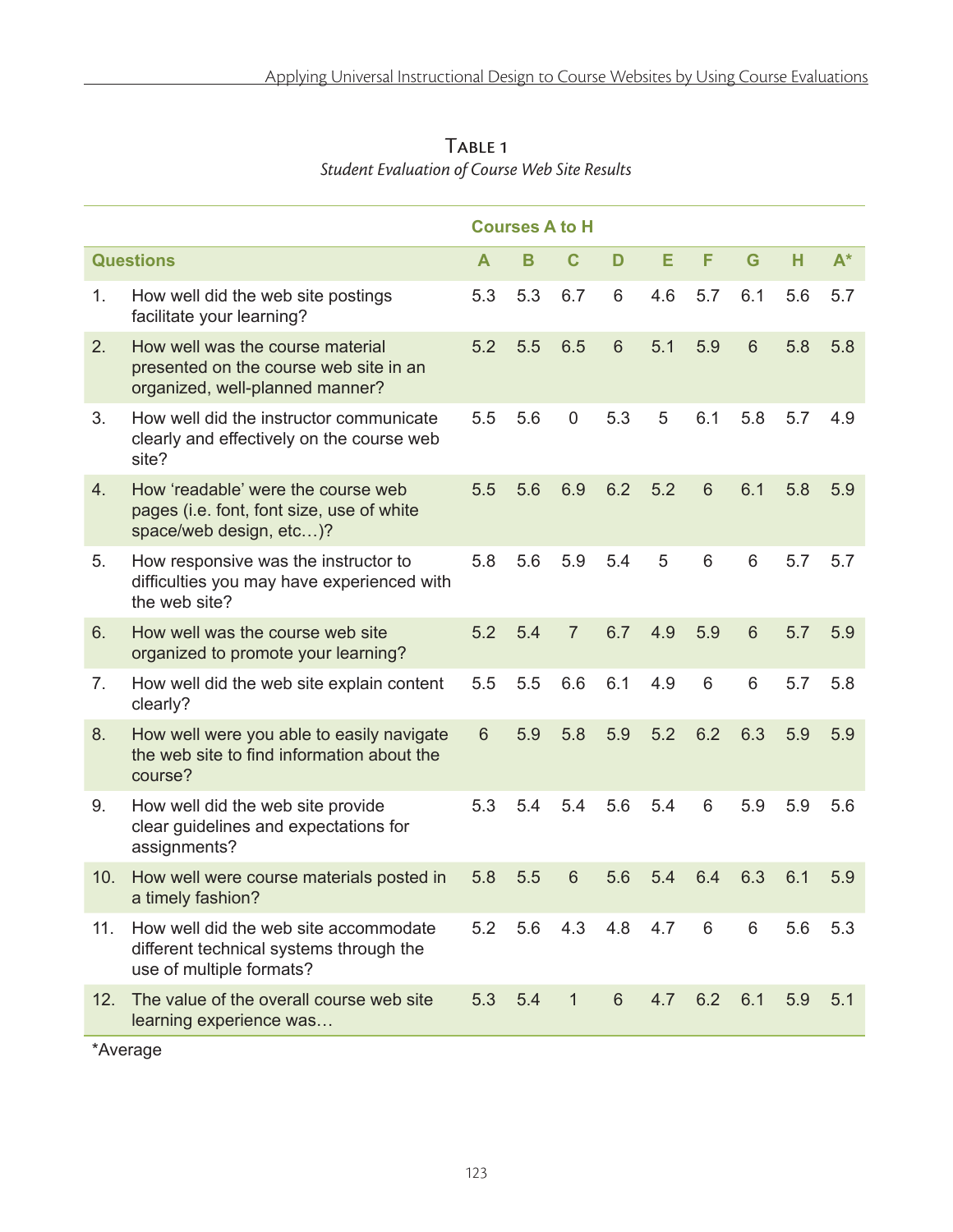Stolarchuk & G. Fawcett, personal communication, September 23, 2011). Factors that scored lower, such as communication barriers, difficulty of use, and adaptability of technology also require further investigation. Questions to consider in such future research include: (a) How much of a barrier is an LMS that implements UID in the course design? and (b) How much of an effort is required in integrating UID into the online course design?

#### References

- Accessibility for Ontarians with Disabilities Act [AODA]. (2011). *S.O. 2005, chapter 11*. Retrieved from http://www.aoda.ca/?page\_ id=8
- AccessIT. (2012). *What is assistive technology?* The National Center on Accessible Information Technology in Education, University of Washington. Retrieved from http://www. washington.edu/accessit/articles?109
- Blackboard Learn. (2011). *Accessibility*. Retrieved from http://www.blackboard.com/ Platforms/Learn/Resources/Accessibility.aspx
- Bryans Bongey, S., Cizadlo, G., & Kalnbach, L. (2010). Blended solutions: Using a supplemental online course site to deliver universal design for learning (UDL). *Campus-Wide Information Systems, 27*(1), 4-16.
- Bryson, J. (2003). *Universal instructional design in postsecondary settings: An implementation guide*. Retrieved from http://www.ontla.on.ca/ library/repository/ mon/8000/243213.pdf
- Burgstahler, S.E., & Cory, R C. (Eds.). (2008). *Universal design in higher education: From principles to practice*. Cambridge, MA: Harvard Education Press.
- Caldwell, B., Cooper, M., Guarino Reid, L., & Vanderheiden, G. (Eds.). (2008). *Web content*

*accessibility guidelines 2.0.* Retrieved from http://www.w3.org/TR/WCAG20/

- Canadian Assistive Devices Industry Information Sources. (2011). *Assistive technology links (AT-Links).* Retrieved from http://www.atlinks.gc.ca/as/
- Centre for Teaching and Learning. (2012). *Learning technologies. What's CLEW*. Retrieved from http://www.uwindsor.ca/ctl/clewctl
- Center for Universal Design. (2011). Retrieved from http://www.ncsu.edu/project/designprojects/udi/
- Chickering, A.W. & Ehrmann, S.C. (1996). *Implementing the seven principles: Technology as a lever*. Retrieved May 9, 2009, from http:// www.tltgroup.org/programs/seven.html
- Chickering, A.W. & Gamson, Z.F. (1987). Seven principles for good practice in undergraduate education. Retrieved May 9, 2009 from http://learningcommons.evergreen.edu /pdf/ fall1987.pdf
- Coomber, S.A. (2007). *Students with disabilities: Post-secondary voices and universal design for learning*. Doctoral dissertation retrieved from http://ir.lib.sfu.ca/handle/1892/3463
- Curry, C., Cohen, L., & Lightbody, N. (2006). Universal design in science learning. *The Science Teacher*, *73*(3), p. 32-37.
- Desire2Learn. (2011). *Accessibility*. Retrieved from http://www.desire2learn.com/access/
- Elias, T. (2010). Universal instructional design principles for Moodle. *International Review of Research in Open and Distance Learning, 11*(2), 110-124.
- Fichten, C.S., Asuncion, J.V., Barile, M., Robillar, C., Fossey, M.E., & Lamb, D. (2003). Canadian